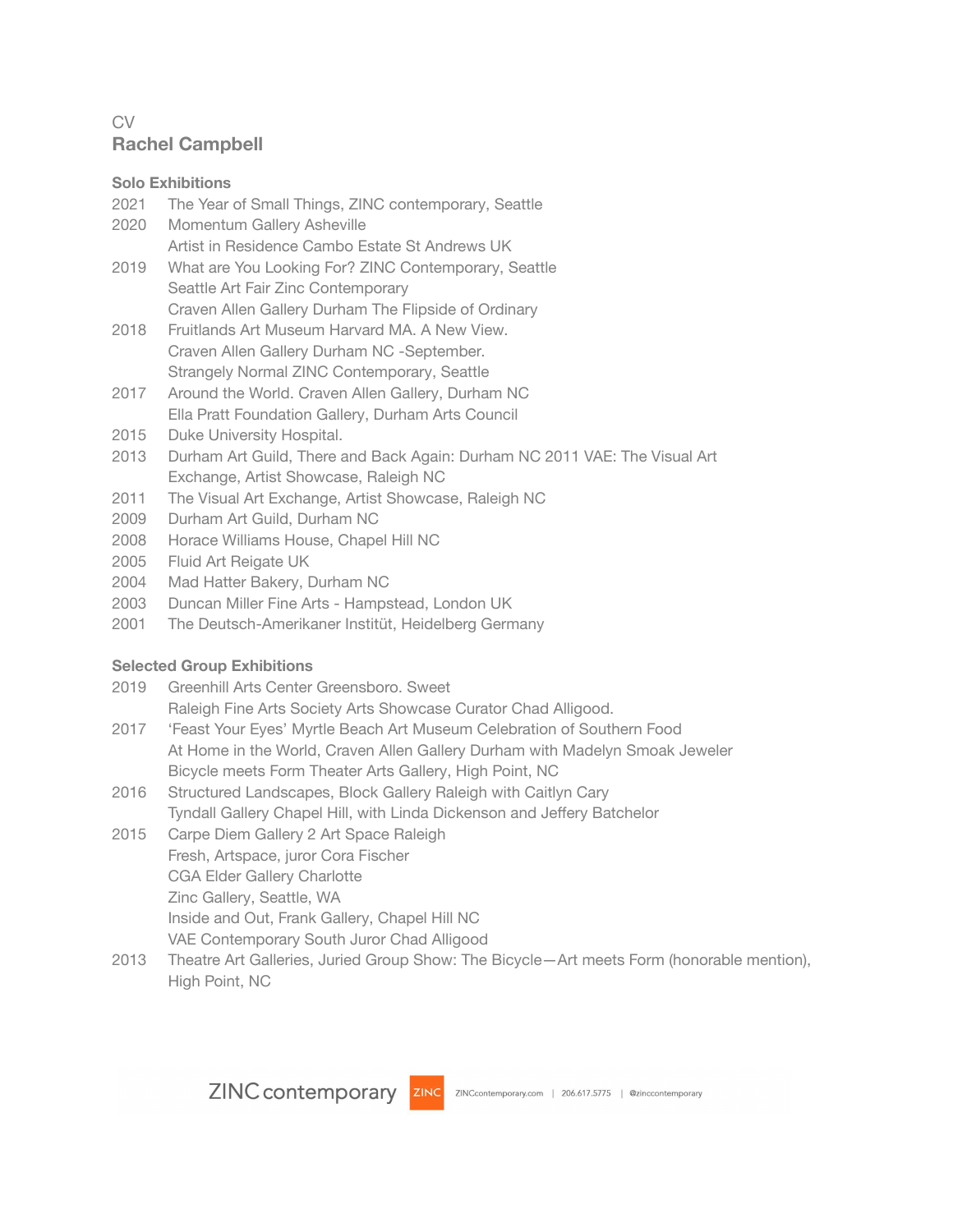- 'Hunger' Southern Food Culture, The University of North Carolina
- VAE: The Visual Art Exchange, Contemporary South Exhibition, Raleigh, NC Golden Belt Studios, 12 x 12 Group Show, Durham, NC Gallery 311, Golden Belt Artists' Show, Raleigh, NC
- Greenhill Arts Center, Winter Show, Greensboro, NC VAE: The Visual Art Exchange, Scope Show, Raleigh NC
- VAE: The Visual Art Exchange, Scope Show (membership winner), Raleigh, NC
- Durham Art Guild, Annual Juried Show, Durham NC Tyndall Galleries, Travelogue, Chapel Hill, NC Private Collectors' Show, Tama Hochbaum, and Jeanette Stargala, Chapel Hill, NC
- The Royal Academy of Arts, Summer show,London UK

## **International Art Fairs**

- The Affordable Art Fair, London UK
- The Affordable Art Fair, London UK
- Fresh Art Fair, Islington Design Centre, London UK
- The Royal Academy of Arts Summer Show, London UK Selected

## **Selected Awards and Residencies**

- Virginia Center for the Creative Arts
- Virginia Center for the Creative Arts
- Virginia Center for the Creative Arts Fellowship
- The Studios of Key West
- DAG 2nd place award, Juror Alice Stites
- Vermont Studio Center Fellowship Ella Pratt Emerging Artist Grant, Durham Arts Council
- Honorable Mention, Theatre Art Galleries, High Point NC
- Membership Winner, VAE: The Visual Art Exchange, Raleigh NC
- Professional Development Grant, awarded by South East Arts, Surrey UK
- The Cleveland Art Award, Cleveland OH
- Telecom Art Award, Dunedin, Otago, New Zealand

#### **Selected Commissions**

- Portraits of Care Exhibition, AARP,Capitol Hill, DC
- 'The World is our Parish' Duke Divinity School Permanent Collection, Durham NC 2012 Wells Fargo and Scientific Properties, The NC Cow Parade Durham NC
- Duke Divinity School, commissioned glass painting, Duke University's Permanent Collection, Durham NC
- 2005-03 Portal Prints, Commission of fine art prints, San Francisco CA